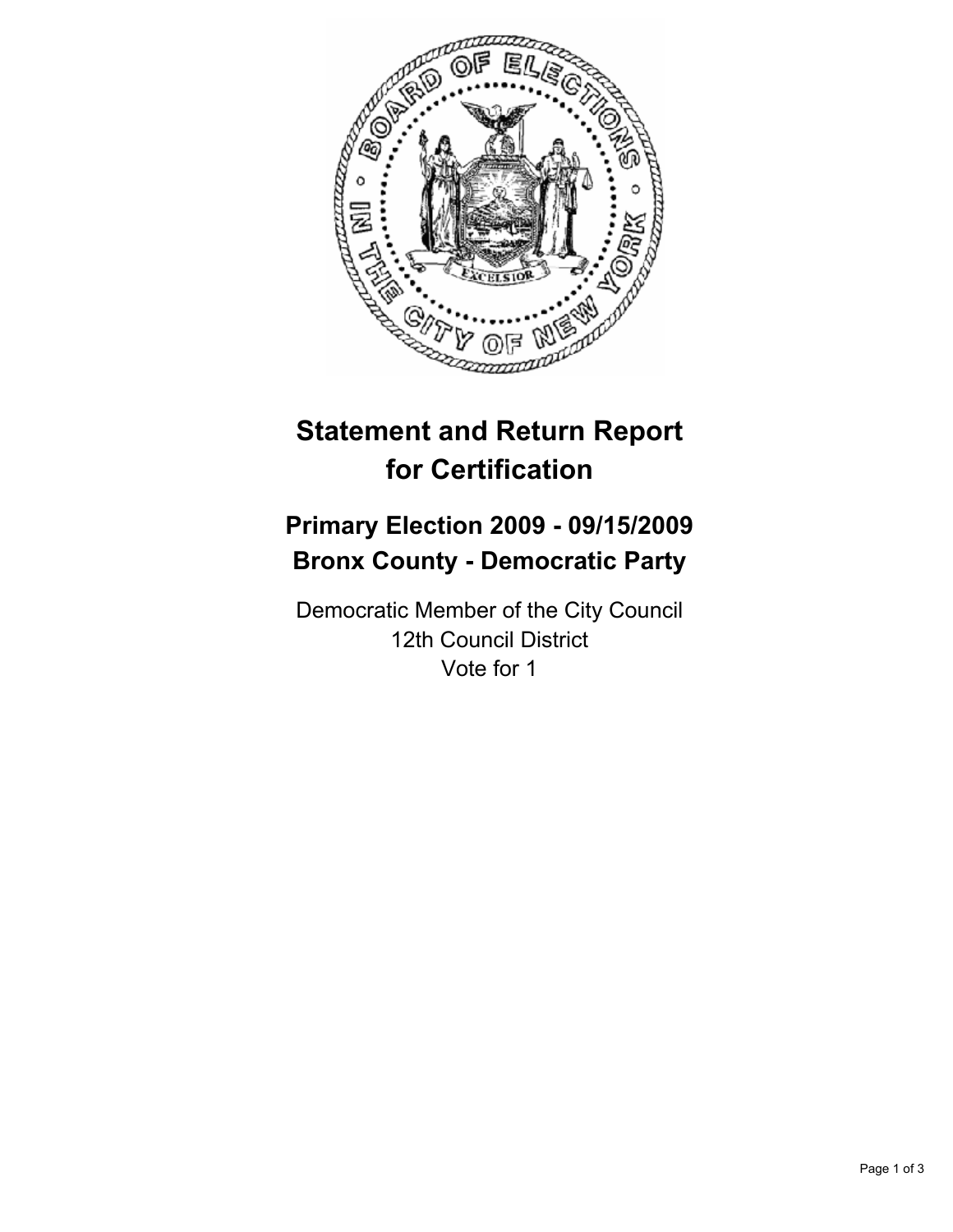

#### **Assembly District 80**

| <b>EMERGENCY</b>        | 0   |
|-------------------------|-----|
| ABSENTEE/MILITARY       | 4   |
| <b>AFFIDAVIT</b>        | 2   |
| ANDY KING               | 20  |
| <b>JEROME L RICE</b>    | 9   |
| <b>LARRY B SEABROOK</b> | 66  |
| SEBASTIAN ULANGA        | 5   |
| <b>Total Votes</b>      | 100 |

### **Assembly District 81**

| <b>EMERGENCY</b>        | 0  |
|-------------------------|----|
| ABSENTEE/MILITARY       | 5  |
| AFFIDAVIT               |    |
| <b>ANDY KING</b>        | 20 |
| <b>JEROME L RICE</b>    | 10 |
| <b>LARRY B SEABROOK</b> | 65 |
| SEBASTIAN ULANGA        | 3  |
| <b>Total Votes</b>      | 98 |

## **Assembly District 82**

| <b>EMERGENCY</b>        | 125   |
|-------------------------|-------|
| ABSENTEE/MILITARY       | 100   |
| <b>AFFIDAVIT</b>        | 16    |
| ANDY KING               | 1,419 |
| <b>JEROME L RICE</b>    | 343   |
| <b>LARRY B SEABROOK</b> | 2,316 |
| SEBASTIAN ULANGA        | 117   |
| <b>Total Votes</b>      | 4.195 |

#### **Assembly District 83**

| <b>EMERGENCY</b>              | 11    |
|-------------------------------|-------|
| ABSENTEE/MILITARY             | 158   |
| AFFIDAVIT                     | 26    |
| ANDY KING                     | 1,540 |
| <b>JEROME L RICE</b>          | 415   |
| LARRY B SEABROOK              | 2,718 |
| SEBASTIAN ULANGA              | 188   |
| KRYSTAL Z. SERRANO (WRITE-IN) |       |
| <b>Total Votes</b>            | 4,862 |